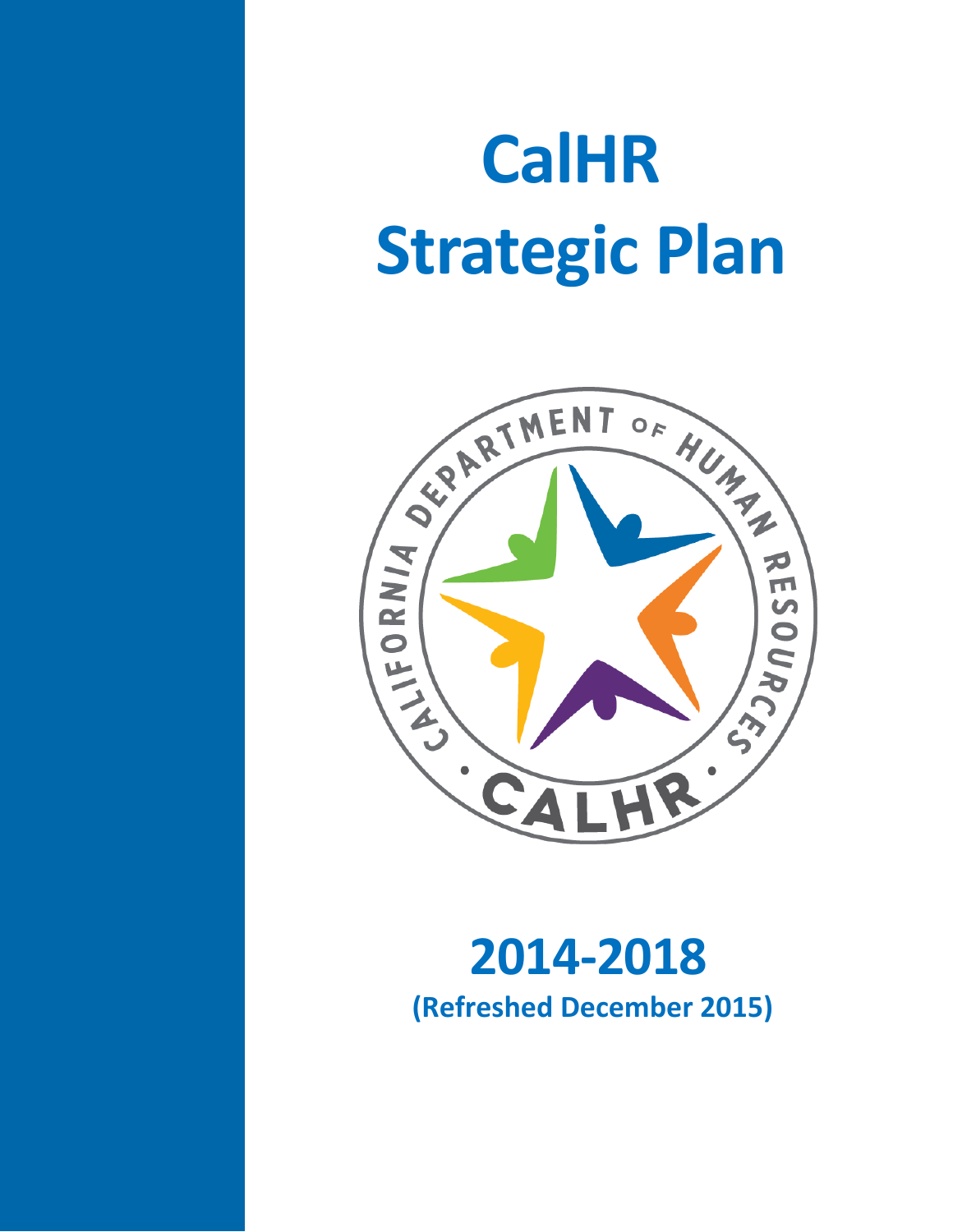# Welcome Letter

I am very pleased to present the refreshed CalHR 2014-2018 Strategic Plan. This plan reflects the evolution of CalHR and our team as we continue to pursue our vision to be the premier leader and trusted partner in innovative human resources management.

This refreshed plan is the result of what we have learned since implementing our [original](http://www.calhr.ca.gov/Pages/calhr-strategic-plan-2014-2018-original-archived.aspx)  [strategic plan](http://www.calhr.ca.gov/Pages/calhr-strategic-plan-2014-2018-original-archived.aspx) in June 2014. The decision to refresh our strategic plan was based on the need to have a plan that allows all CalHR programs to align with each of the plan's strategic goals. The goals are now based on customer needs rather than on the existing services CalHR provides, allowing the programs to make those alignments.

In January 2015, Governor Jerry Brown introduced Civil Service Improvement (CSI) in order to radically transform the way California recruits and develops its workforce. The goal of CSI is to produce a modern, effective civil service system for decades to come. Although the successes of the CSI efforts are made possible through the collaboration of multiple departments and outside stakeholders, CalHR is key to leading the implementation of many of the effort's outcomes. This refresh allows our strategic plan to better align with the broader changes to state service that are developing through CSI. The strategic plan is a living document that we will refresh and update as CalHR evolves and the environment around us changes.

Our refreshed strategic plan is a high-level road map to guide us as we improve customer service and work to ensure that state government is an employer of choice. This plan helps us strengthen our institutional excellence by developing our expertise, leveraging technology to improve service and ensuring we are responsible stewards of the resources we manage at all levels of CalHR. It is designed to give the department a strong outline for achieving high-level goals while still allowing divisions and teams the flexibility to adapt, innovate and become more productive as we move forward together.

Richard Gillihan, Director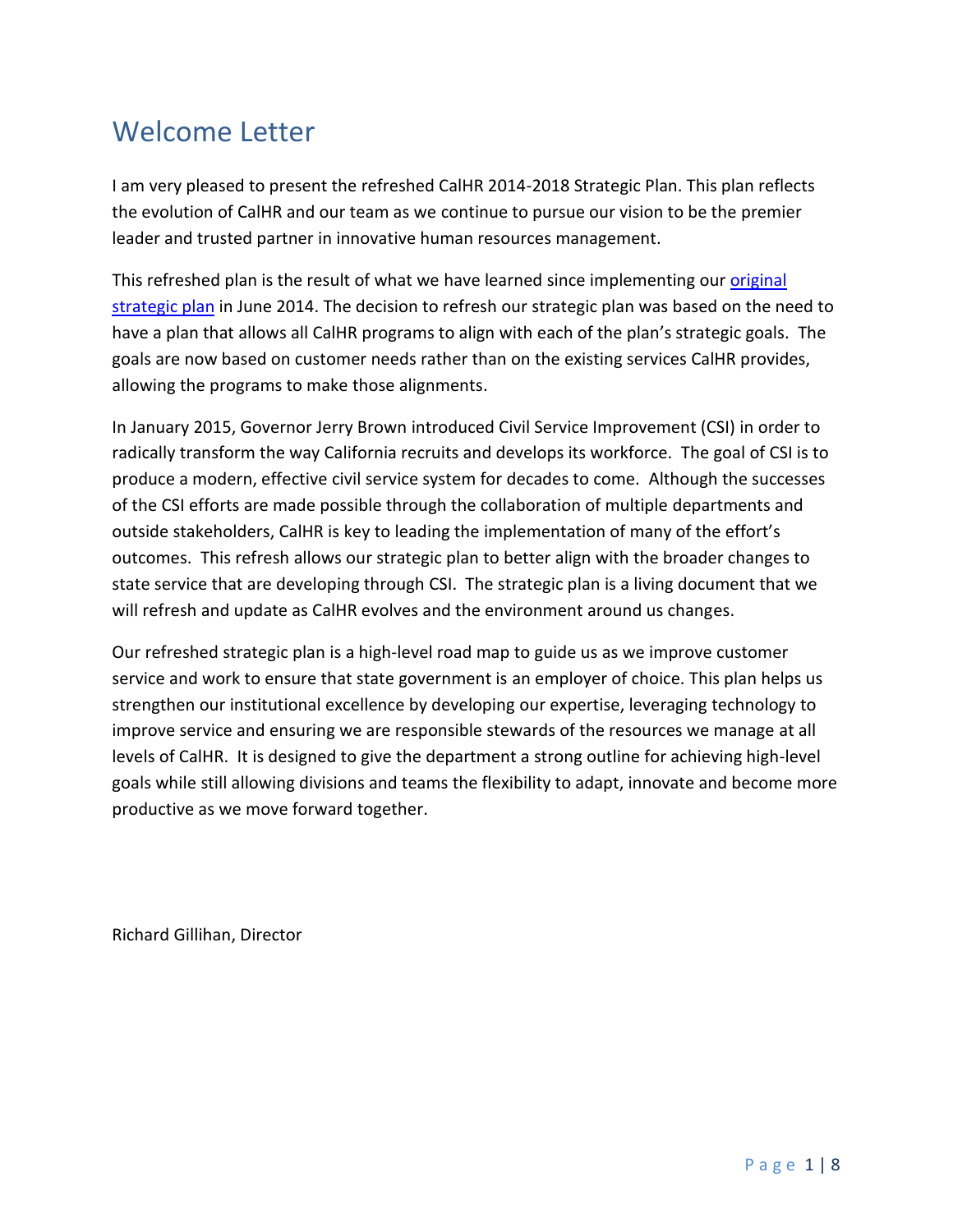# Strategic Planning Process

The strategic planning process is an ongoing collaborative effort with the department's executive staff, divisions, and employees that touches every CalHR program with its focus on shared goals and values. The strategic planning process acknowledges that CalHR serves a diverse group of organizations and stakeholders with complex and varied human resources needs. In order to better understand the environment in which CalHR operates, and to identify those factors that are priorities to internal and external partners, environmental scans were conducted. Environmental scans collected information through the following methods:

- An online survey was distributed to external CalHR stakeholders during months of January and February 2014 to solicit input from departmental personnel officers, human resource professionals, state control agencies, human resources associations, professional groups, equal employment opportunity professionals and civil rights officers who expressed interest in the strategic direction of CalHR. 108 stakeholders responded to the survey.
- Interviews were conducted with the executive team during the months of January and February 2014 to assess the challenges and opportunities CalHR is currently facing or will face in the next five years.
- Six focus group sessions were held with CalHR employees, managers and supervisors during the months of February and March 2014 to obtain an internal perspective on CalHR's progress and strategic areas of focus.

After one full year since creating and working towards the strategic goals and objectives outlined in the 2014 – 2018 Strategic Plan, we felt we should pause and consider how we might "refresh" CalHR plan to more accurately reflect our current environment and desired strategic direction. The 2015 refresh process allowed us to reconnect with our employees and reevaluate the needs of our customers to incorporate additional feedback into the plan. The refresh process also gave us the opportunity to integrate into the plan the long-term objectives of the many new Civil Service Improvement (CSI) initiatives. Finally, the updated strategic plan created new broadly focused strategic goals that every CalHR division can contribute towards.

The flexible and responsive nature of our strategic planning process demonstrates a commitment to continuous improvement. We recognize that the strategic plan must be adaptable to the needs of those we serve and to California's fast-changing civil service environment.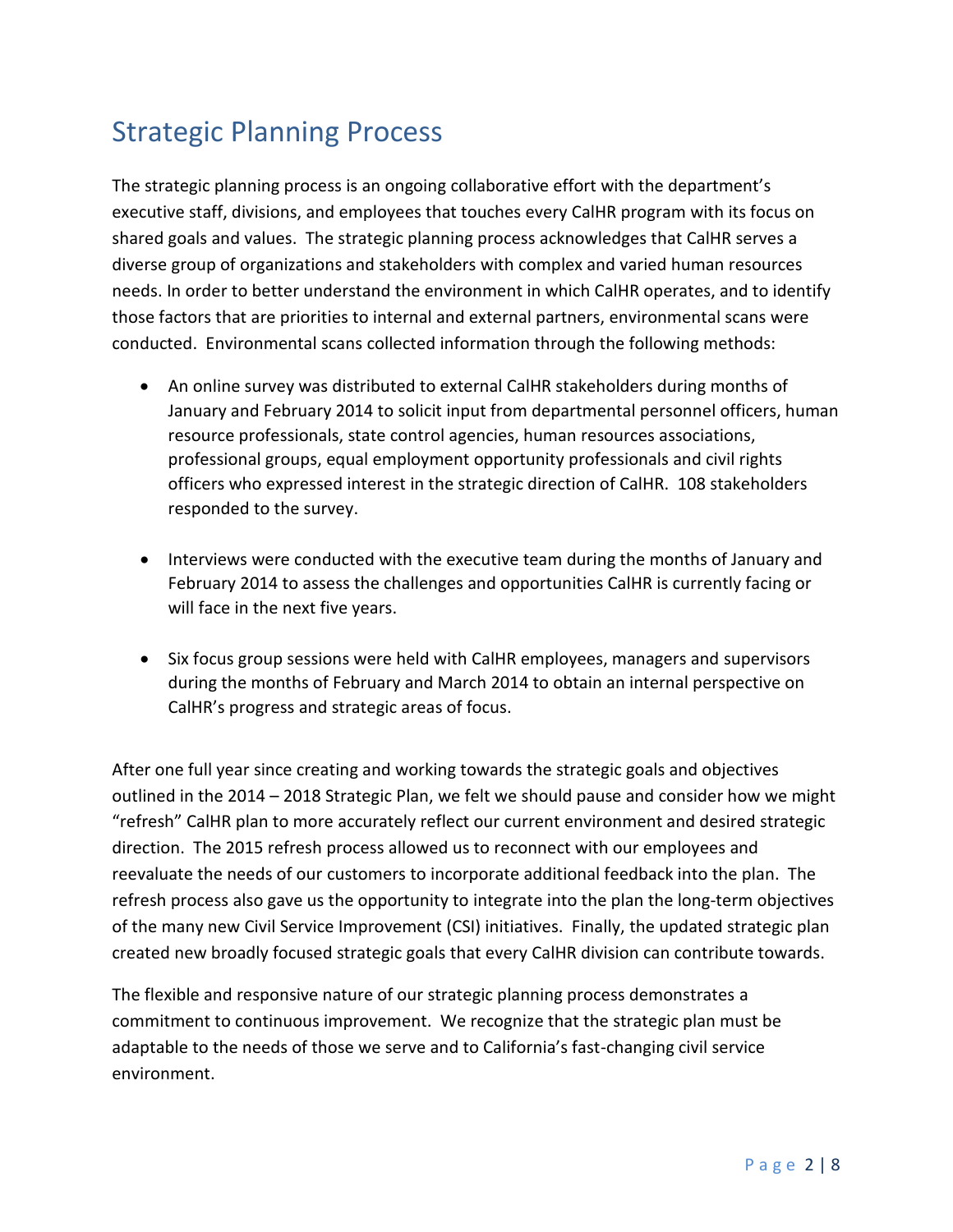### CalHR Strategy Map

The Strategy Map illustrates the relationship between the various strategic elements that guide CalHR in pursuit of the vision, with the values being the foundation of our success.

# Our Vision

To be the premier leader and trusted partner in innovative human resources management.

# Our Mission

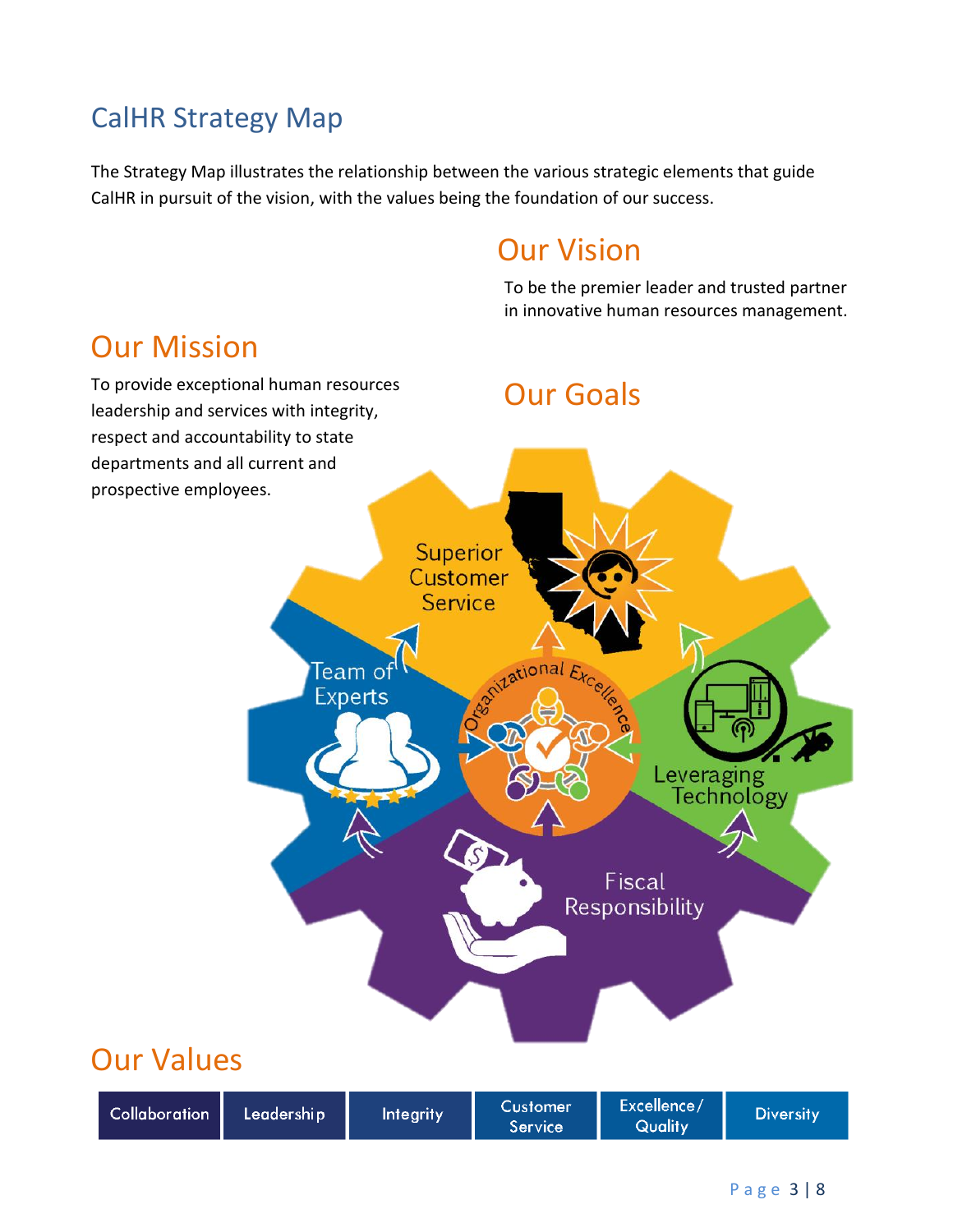# Vision

The vision statement describes the desired future state of the organization. The strategic plan guides us towards achieving this vision.

> "To be the premier leader and trusted partner in innovative human resources management."

# Mission

The mission statement defines the purpose of the organization, the reason CalHR exists. Day-to-day operations and services are driven by this mission.

> "To provide exceptional human resources leadership and services with integrity, respect and accountability to state departments and all current and prospective employees."

# Values

Values are the shared beliefs that are the foundation of CalHR's culture. The values provide the framework for how we make decisions, determine priorities, and work together to perform our mission.

#### **Customer Service**

We acknowledge our stakeholders as customers, listen to their needs and proactively solve problems.

#### **Diversity**

We value and support the power and creativity brought about by a diverse workforce, inclusive of all individuals and reflective of the state we serve.

#### **Collaboration**

We value partnerships. We foster the public's trust through open communication and work in a cooperative, respectful and courteous manner.

#### **Leadership**

We strive to be the standard bearer of human resources management.

#### **Integrity**

We are committed to honesty, ethical conduct and responsibility.

#### **Excellence/Quality**

We have a passion for quality and strive for continuous improvement of our programs, services and processes through employee empowerment and professional development.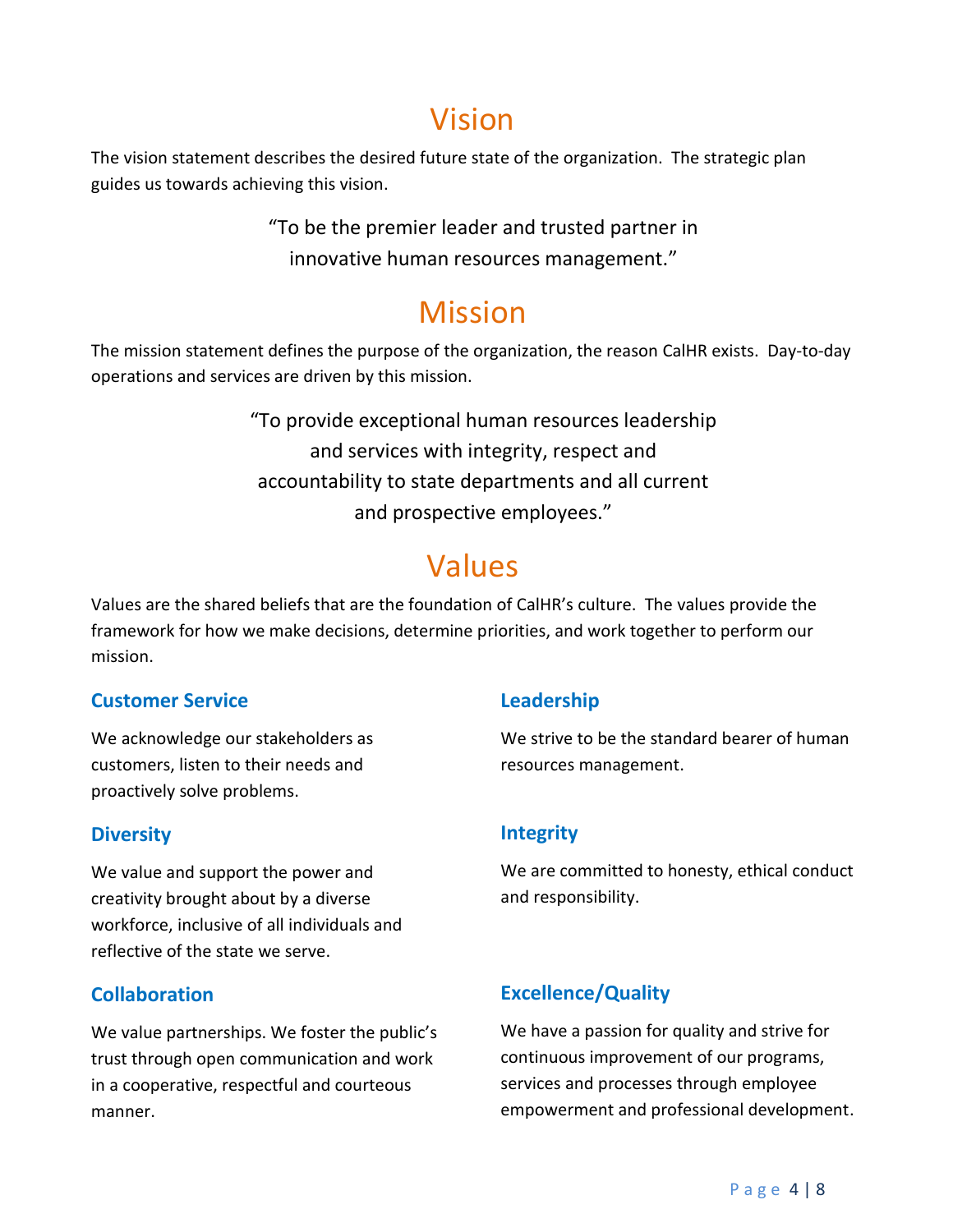# Goals and Objectives

The strategic goals and objectives were created and structured in a way that allows for an enterprise wide perspective to be the framework of the strategic plan. Through this structure the progress made is not limited to a single service we provide, but rather the progress supports multiple goals and better supports CalHR's core vision, mission, and values. Enterprise wide efforts are prioritized in a separate CalHR Enterprise Project Portfolio. The portfolio is governed by CalHR's Executive Team.

#### Goal: Superior Customer Service

Customer service is a highly cherished CalHR value and one of the most critical elements of the strategic plan. Providing superior customer service starts with understanding customer needs. Through planning processes and daily interactions with business partners we have determined that our customers value timely and accurate responses to their requests. Our customers also desire self-service tools and resources that enable them to quickly and efficiently address their human resources challenges. To address this goal, CalHR will pursue the following strategic objectives:

- Deliver timely, expert guidance to our customers to ensure the state maximizes its efforts to recruit, hire, retain, and utilize a diverse workforce.
- Increase self-service options for our customers.
- Educate stakeholders on our services and resources.
- Partner with stakeholders to deliver improved services.

#### Goal: Team of Experts

Our vision of being the premier leader in human resources management relies heavily on our employees working together as a cohesive team to provide expert guidance. The expertise of our employees is highly valued by our customers and critical to the services we provide. Our employees are the backbone of our organization and in order to be successful we must invest in their ongoing development. Our team of experts must also be empowered to collaborate and think creatively to resolve problems. We recognize that through encouraging cross functional communication and collaboration we can break down workplace silos and offer organic methods of professional development. To address this goal, CalHR will pursue the following strategic objectives:

- Further develop expertise on all levels.
- Improve internal communication.
- Collaborate as multi-disciplinary teams to complete projects.
- Make workforce planning an operational norm.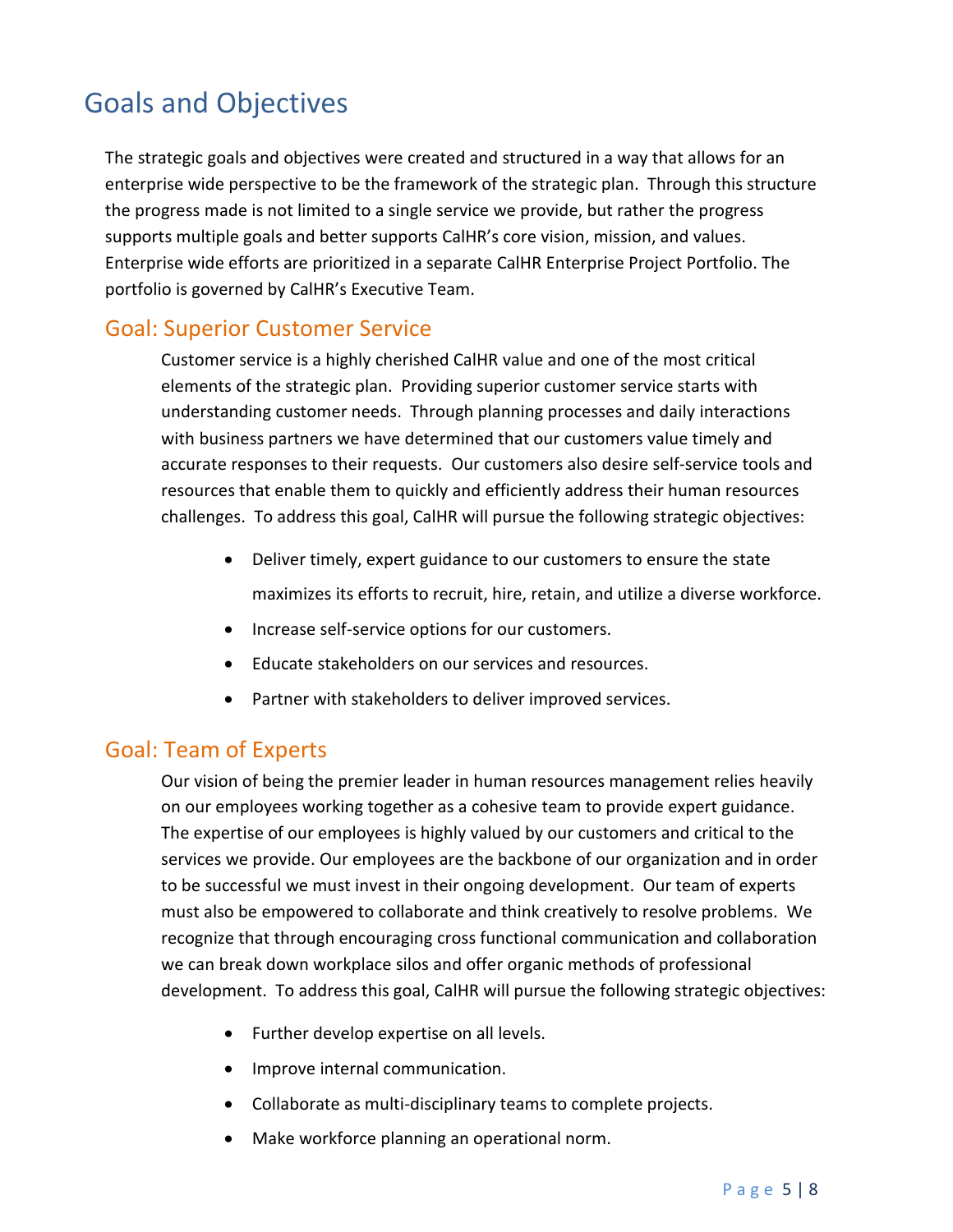#### Goal: Leverage Technology

As we work to reengineer business processes, we also seek to leverage technology to optimize operations and services. In order to maximize investments in technology, we must create a comprehensive business architecture plan that will provide CalHR the framework for implementing long-term business technology strategies. We are also aware that we need to address the data needs of our customers with new innovative solutions to collect, analyze, and communicate quality information. To address this goal, CalHR will pursue the following strategic objectives:

- Develop a business, information, and technology architecture plan.
- Improve access to our resources.
- Enhance access to our data.
- Enhance internal business processes.

#### Goal: Organizational Excellence

We must constantly seek to evaluate and update internal processes to maximize our ability to be responsive to the needs of customers. The design of our organization and framework of program procedures needs to be efficient in a way that aligns our limited resources to those operational needs that best support the department's mission. Efforts to achieve organizational excellence, including prioritizing the work and monitoring progress, will be built on a foundation of effective ongoing strategic and tactical business planning processes. To address this goal, CalHR will pursue the following strategic objectives:

- Evaluate and update internal policies and procedures.
- Reengineer and innovate processes.
- Create an enterprise business plan.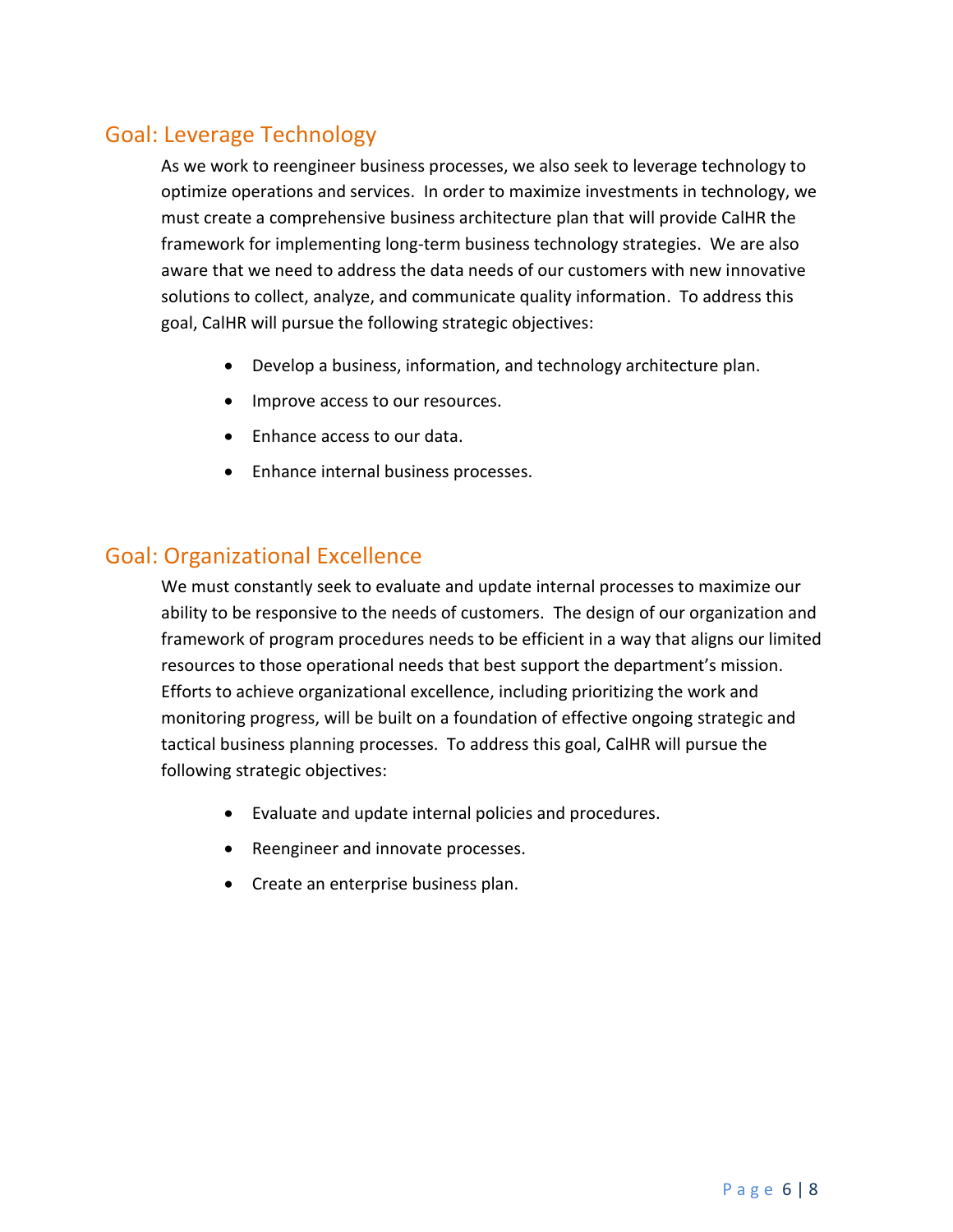#### Goal: Fiscal Responsibility

 It is important that we are responsible stewards of the precious state resources that we manage. Efforts to achieve operational excellence include identifying more efficient ways to conduct business. We also understand the role that health and wellbeing plays in maintaining a productive workforce and we lead and support efforts to sustain a strong, balanced civil service workforce. To address this goal, CalHR will pursue the following strategic objectives:

- Enhance employee health and wellbeing to maximize workforce productivity.
- Promote retirement security through the effective management and marketing of supplemental retirement savings.
- **•** Increase CalHR operational efficiencies.